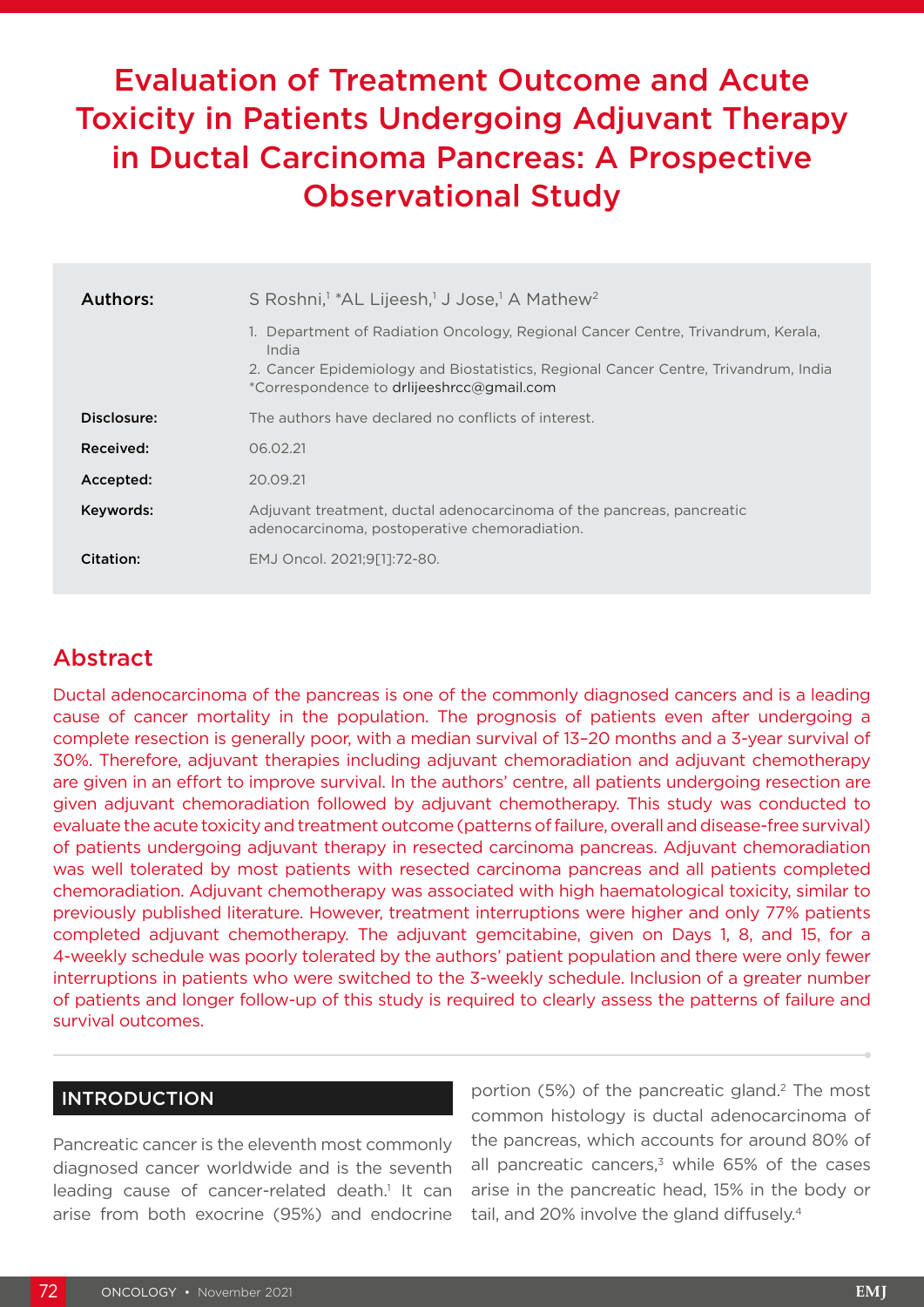Known risk factors for development of carcinoma of the pancreas include family history, advancing age, smoking, alcoholism, obesity, diabetes mellitus (DM), and chronic calcific pancreatitis (CCP). However, age is the major determinant of pancreatic cancer. Most patients are diagnosed at >50 years of age, with peak incidence in the seventh and eighth decades of life.<sup>5</sup>

In terms of preventable risk factors, tobacco smoking is the most important and most studied risk factor. Individuals who smoke have a 2–3-fold higher risk of developing pancreatic cancer than people who do not smoke. A dose– risk relationship has been noted as having a favourable effect of smoking cessation.6

DM is both a risk factor for disease and a consequence of early-stage pancreatic cancer. Long-term DM approximately doubles the risk of pancreatic cancer.7 However, DM can also be caused by pancreatic cancer (Type 3c DM) and, accordingly, new-onset DM can be the first clue to the diagnosis of pancreatic cancer in elderly patients.<sup>8</sup>

Of the patients with pancreatic cancer, 10% have a family history of the disease.<sup>9</sup>

The primary curative option for carcinoma of the pancreas is surgical resection but only 15–20% of patients present with a potentially resectable disease at the time of diagnosis. Local unresectability is often due to major vascular invasion. Based on the extent of vascular invasion, they are broadly classified as operable, borderline operable, or unresectable disease.

The prognosis of patients with carcinoma of the pancreas is generally poor, even for those undergoing a complete (R0) resection. Longterm survival of patients undergoing resection of localised pancreatic carcinoma is only 20%, with a median survival of 13-20 months.<sup>10</sup> Recent data suggest that the survival of patients who undergo resection of their pancreatic cancer may be improving, with a 3-year survival rate around 30%<sup>11</sup> and 5-year survival around 10%.<sup>12</sup> In an effort to reduce recurrence rates and improve the survival of patients who have undergone resection, adjuvant therapies including chemotherapy and chemoradiation therapy have been explored.

Although adjuvant chemotherapy has been associated with an improvement in overall survival (OS), the benefits of radiotherapy remain controversial due to the conflicting results from various randomised controlled trials across the world. Adjuvant chemotherapy alone is the standard of care in Europe, based on ESPAC-1, CONKO-001, and EORTC trials. On the other hand, the American approach more often includes chemoradiotherapy in addition to adjuvant chemotherapy, based on the survival benefit from chemoradiotherapy in the GITSG study.

Apart from the ESPAC-1 trial, with its many flaws associated with the study design, no other Phase III studies have evaluated the relative benefits of chemoradiotherapy over chemotherapy alone. Hence, the standard adjuvant therapy (chemoradiation followed by chemotherapy, or chemotherapy alone) is unanswered. Data from the retrospective series and some Phase II studies suggest that patients at high-risk of recurrence may benefit from adjuvant radiation in addition to chemotherapy. The European Society for Medical Oncology (ESMO) guidelines do not recommend the use of adjuvant chemoradiation outside the context of a clinical trial.<sup>13</sup> However, the current National Comprehensive Cancer Network (NCCN) guidelines recommend chemotherapy alone, induction chemotherapy followed by chemoradiation +/- subsequent chemotherapy, or to enrol patients in a clinical trial (all of which are Category 1 recommendations).<sup>14</sup>

In the authors' centre, all patients who underwent curative resection of exocrine pancreatic cancer were treated with adjuvant chemoradiation: 45 Gy in 25 fractions of 3D conformal radiotherapy or intensity modulated radiotherapy 5 days per week, with concurrent chemotherapy 825 mg/m2 of capecitabine taken orally twice daily on all days of radiation, followed by adjuvant chemotherapy with gemcitabine 1,000 mg/m2 intravenously given on Days 1, 8, and 15 every 4 weeks (Q4 weekly) for 4 cycles. Patients who could not tolerate a Q4 weekly regimen were changed to Days 1 and 8 Q3 weekly schedule.

This study was conducted to evaluate the compliance, acute toxicity, and treatment outcome of patients with resected ductal adenocarcinoma of the pancreas, who were undergoing adjuvant therapy in the authors' centre.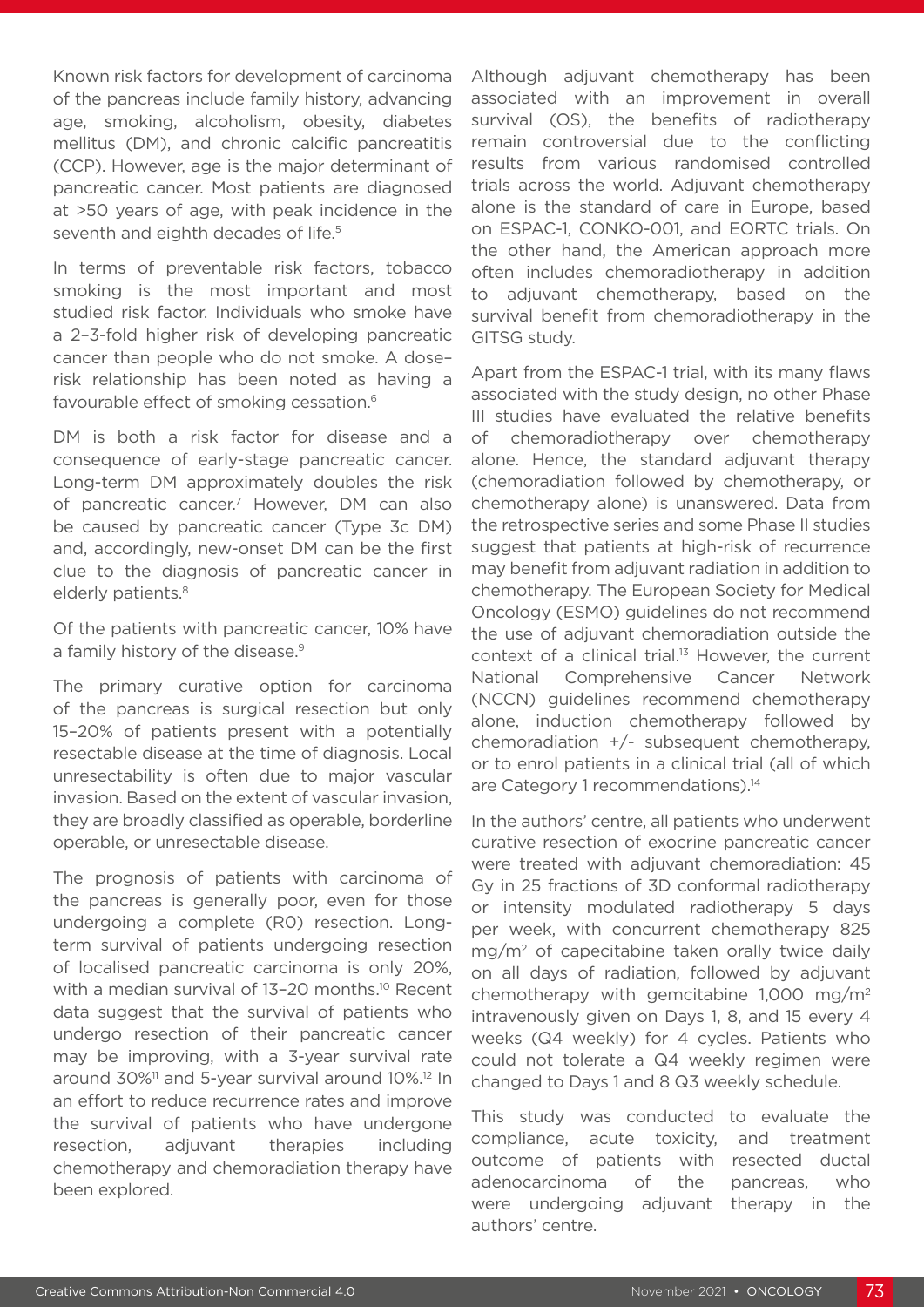## **METHODS**

Fifteen patients with ductal adenocarcinoma of the pancreas who were registered at the authors' centre and had received adjuvant treatment after surgery (chemoradiation: 45 Gy in 25 fractions with concurrent capecitabine, followed by adjuvant chemotherapy with gemcitabine given intravenously  $[1,000 \text{ mg/m}^2$  on Days 1, 8, and 15 Q4 weekly for 4 cycles, or on Days 1 and 8 Q3 weekly for those not tolerating the Q4 weekly regimen) from January 2016 to June 2017 were prospectively observed for acute toxicity, relapse pattern, and survival outcomes.

#### Inclusion Criteria of the Study

- **>** Histologically proven pancreatic ductal adenocarcinoma after a complete resection
- **>** An Eastern Cooperative Oncology Group (ECOG) performance status of 0–2
- **>** Adequate haematological, hepatic, and renal function

#### Exclusion Criteria of the Study

- **>** Periampullary carcinomas not arising from the pancreatic ductal epithelium
- **>** Metastatic or locally advanced carcinoma in the pancreas and borderline resectable tumours that received neoadjuvant treatment prior to resection
- **>** Incomplete resection

#### Treatment Protocol

- **>** Adjuvant therapy after resection was started as soon as possible, usually 4–6 weeks after surgery.
- **>** Routine CT simulation was completed for radiation planning and then target volumes and organs at risk were contoured according to the Radiation Therapy Oncology Group's (RTOG) contouring guidelines.
- **>** Radiation therapy was given using a 3D conformal radiotherapy or intensity modulated radiotherapy technique, delivering 45 Gy in 25 fractions (1.8 Gy per fraction), along with 825mg/m<sup>2</sup> of capecitabine taken orally twice daily for 5 days per week, until completion of radiation therapy.
- **>** This was followed by 4 cycles of adjuvant chemotherapy with gemcitabine given by injection of 1, 000 mg/m<sup>2</sup> on Days 1, 8, and 15

Q4 weekly (as per RTOG 9704 protocol), or on Days 1 and 8 Q3 weekly for 6 cycles in those not tolerating Q4 weekly schedule.

#### Outcome Measurement

Acute toxicity was evaluated weekly during chemoradiation using the Common Terminology Criteria for Adverse Events (CTCAE) v4.0, and for 3 weeks after completion of chemoradiation and then during each cycle of adjuvant chemotherapy.

Relapse-free time was calculated from the date of registration to the date of death or first relapse. OS time was calculated from the date of diagnosis to the date of death or last followup. Disease-free survival (DFS) and OS were calculated using the Kaplan–Meier method.

The statistical significance of prognostic factors was assessed using the log-rank test (univariate analysis) and the Cox-proportional hazards regression model (multivariate analysis).

#### RESULTS

Fifteen eligible patients with ductal adenocarcinoma of the pancreas who were registered at the authors' centre and had received adjuvant chemoradiation and chemotherapy treatment after surgical resection, from January 2016 to June 2017, were included in the study. The sample size was small, as patients with ductal adenocarcinoma of the pancreas were the only patients included in the study. In the authors' study, periampullary carcinomas were excluded as they have an entirely different natural history and are associated with a better prognosis compared to pancreatic ductal adenocarcinomas.

## Patient Characteristics

The median age of the study population was 63 years (range: 45–75 years) and the majority (53.3%) of them were between 61 years and 70 years, which is similar to the reported literature.<sup>5</sup> The majority (60%) of patients were females. In this study population, 26.7% of patients were smokers. The proportion of carcinoma of the pancreas cases attributable to tobacco smoking has been estimated to be 15–30% in various study populations.<sup>15</sup> Only 26.7% had history of alcoholism. None of the patients in study population were obese, although obesity is described as a risk factor for the development of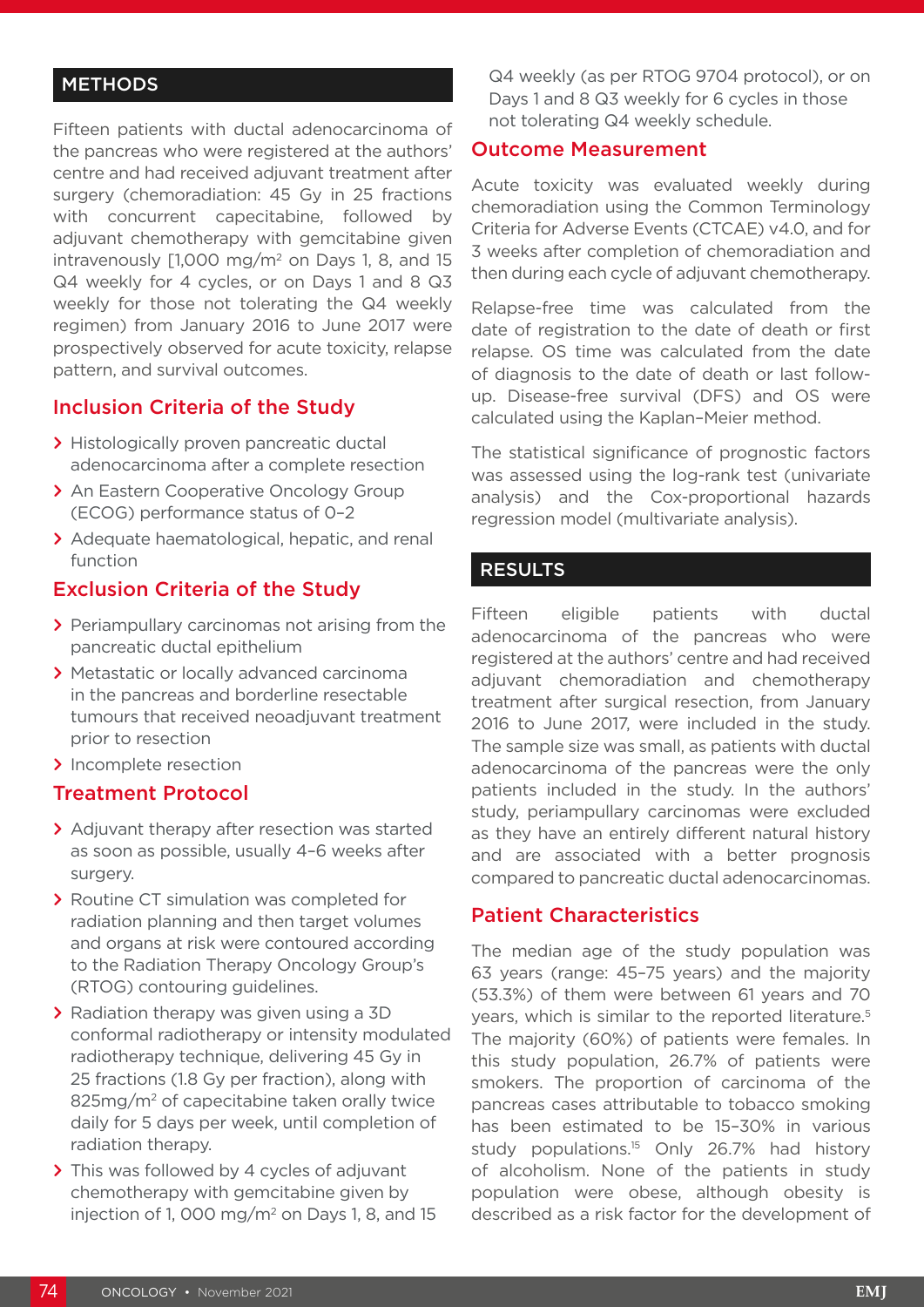carcinoma of the pancreas.16 Of all the patients in this study, 46.7% had a history of Type 2 DM and, among them, nearly half had a recent onset DM. This is similar to the reported literature that shows a high (40%) prevalence of DM in patients with pancreatic cancer. According to the literature, 50% of people with pancreatic ductal adenocarcinoma have a history of recent onset DM.<sup>8</sup> In the authors' study, it is more or less the same, with 42.8% of patients having DM. In the authors' study 26.7% of patients had history of CCP. However, only one patient (6.7%) had a family history of carcinoma of the pancreas, while the proportion of patients with a positive family history is 10%, according to the available published literature.9

#### Tumour Characteristics

Similar to the known pattern of tumour origin, with 60–70% arising from the pancreatic head and less than 15% from body or tail, the authors also observed that 80% of their patients had tumours confined to head and 20% had tumours arising from body or tail of pancreas. The majority of patients were Stage II (40% were Stage IIA [T3N0] and 40% were Stage IIB [T1-3N1]). Only 13.3% were Stage III (T4, any N).

However, 40% of patients had inadequate nodal sampling, which is defined as less than 15 nodes removed during surgery, as per the detailed pathology report. Forty percent of tumours were positive for perineural invasion, which was less than the published literatures, showing a high incidence of perineural invasion of around 70-100% in pancreatic ductal adenocarcinoma.<sup>17</sup> Only 53.3% of patients had preoperative carbohydrate antigen (CA) 19-9 level values available as the majority of patients (66.6%) had surgery at another centre and reported to the authors' hospital for adjuvant treatment. The normal range of CA 19-9 is 0–37 U/mL. Two patients (13.3%) had preoperative values of more than 500 U/mL and 20% had values between 100–500 U/mL. Post-operative CA 19-9 values were available for all patients and the majority (73.3%) had values below 50 U/mL.

## Treatment Characteristics

However, only three patients (23%) completed all 12 doses of adjuvant chemotherapy without any interruptions. The rest (77%) had interruptions in form of a delay, skipped cycles, or dose

reduction. Of these, 46.0% of patients had a delay in chemotherapy, 69.0% of patients had at least one chemotherapy doses skipped, and 61.6% of patients required dose reduction. Haematological toxicity accounted for delay in 66% of cases, for skipping chemotherapy in 69% of case and a dose reduction in 75% of cases.

The chemotherapy schedule was changed from an injection of gemcitabine on Days 1, 8, and 15 Q4 weekly to Days 1 and 8 Q3 weekly due to poor tolerance in 4 patients (31%).

Chemotherapy regimen was changed from an injection of gemcitabine to an injection of 5-flurouracil plus an injection of calcium leucovorin in one patient (7.7%), due to repeated Grade 3 liver function test alteration.

Chemotherapy was stopped in two patients due to poor general condition and one patient developed systemic metastasis before the completion of adjuvant chemotherapy. In total, only 77% completed adjuvant chemotherapy (54% completed with interruption and 23% without any interruptions). This, however, was hugely different from the RTOG 9704 trial.<sup>81</sup> where 90% of patients completed chemotherapy in the gemcitabine arm. This might be due the inclusion of patients with good performance and nutritional status in the trial setting, which was not possible in the authors' scenario. Their patients came from low socio-economic status and the majority (80%) had a BMI less than 25, which is hugely different from a western population. However, in the GERCOR Phase II study, only 73.3% patients completed adjuvant chemotherapy, similar to the authors' study.18

#### Acute Toxicity

Table 1 shows toxicity during chemoradiation, and Table 2 shows toxicity during adjuvant chemotherapy. After a median follow-up of 12.5 months, three patients had a recurrence (20.0%). The median and mean times to relapse were 2 and 2.5 months, respectively. One patient had a local recurrence (33.3%), and two patients had a systemic recurrence (66.6%).

This is similar to the pattern of recurrence observed in the RTOG 9704 trial, where the incidence in loco-regional relapse was 30% and systemic relapse was 70%. Relapse was identified by an asymptomatic marker rise (CA 19-9) alone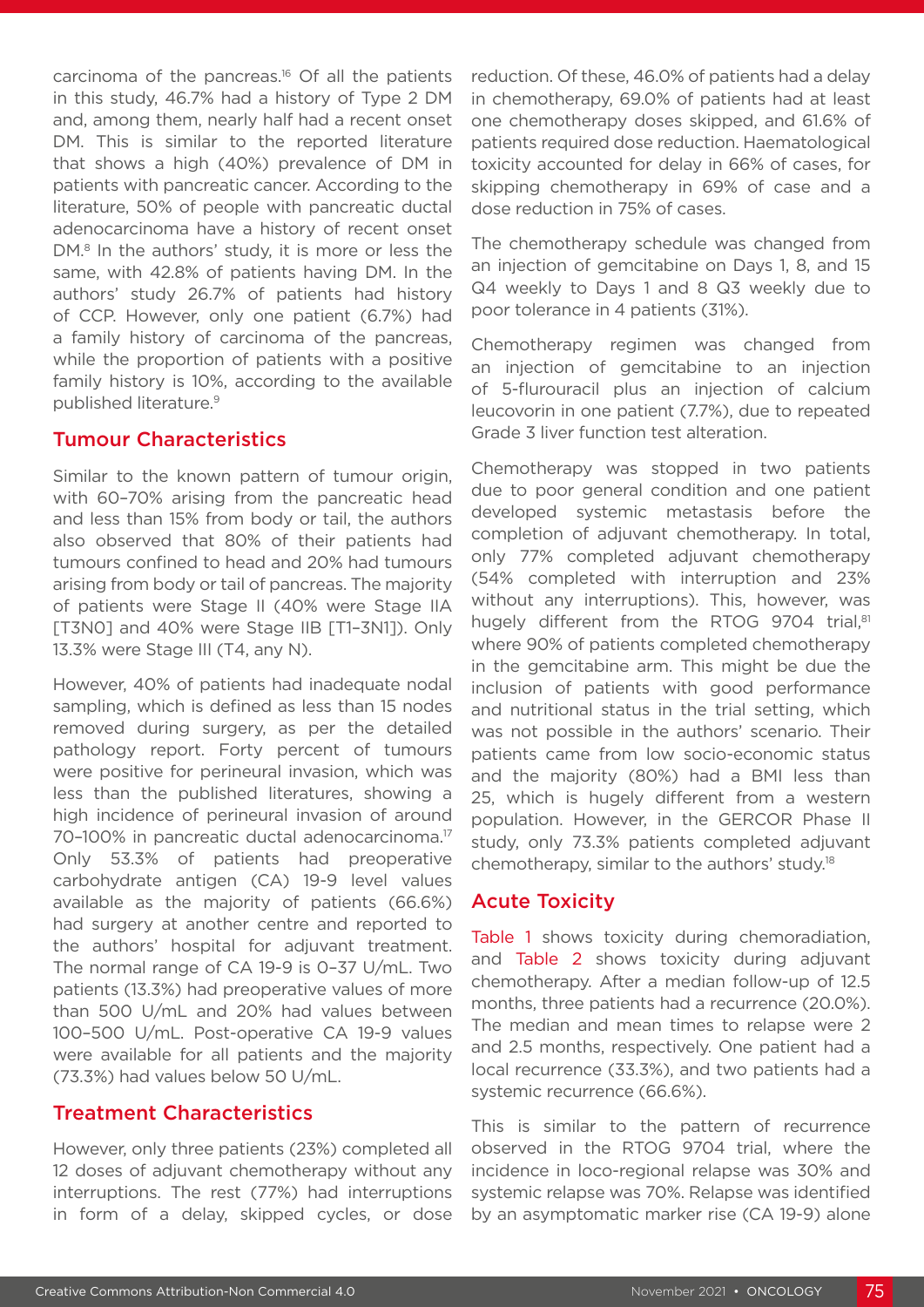in the patient with local recurrence and he during follow-up after adjuvant treatment. was salvaged successfully and is alive and Median OS and DFS were 15 and 14 months, disease-free. In one patient with systemic respectively. OS and DFS at 18 months were relapse, the marker rise preceded the 65.5% and 71.6%, respectively (Figure 1). development of symptoms and radiological evidence of relapse. Hence, CA 19-9 monitoring should be a part of surveillance and multivariate analysis.

The presence of CCP was associated with a significant difference in OS in both univariate

#### Table 1: Toxicity during chemoradiation.

|                | Frequency      | Percentage (%) |
|----------------|----------------|----------------|
| <b>ECOG PS</b> |                |                |
| 1              | 12             | 80.0           |
| $\overline{2}$ | $\overline{3}$ | 20.0           |
| $\overline{3}$ | $\bigcirc$     | O.O            |
| $\overline{4}$ | $\bigcirc$     | O.O            |
| Weight loss    |                |                |
| Grade 1        | $\overline{2}$ | 13.0           |
| Grade 2        | $\bigcirc$     | 0.0            |
| Grade 3        | $\bigcirc$     | O.O            |
| Weight loss    |                |                |
| Grade 1        | 15             | 100.0          |
| Grade 2        | $\sqrt{4}$     | 26.6           |
| Grade 3        | $\mathbb{1}$   | 6.7            |
| Nausea         |                |                |
| Grade 1        | 15             | 100.0          |
| Grade 2        | $\overline{7}$ | 46.6           |
| Vomiting       |                |                |
| Grade 1        | 6              | 40.0           |
| Grade 2        | $\overline{2}$ | 13.3           |
| Grade 3        | $\mathbb{1}$   | 6.7            |
| Grade 4        | $\bigcirc$     | O.O            |
| Diarrhoea      |                |                |
| Grade 1        | $\mathbf{2}$   | 13.3           |
| Grade 2        | $\circ$        | O.O            |
| Grade 3        | $\circ$        | $0.0\,$        |
| Grade 4        | $\bigcirc$     | O.O            |
| Abdominal pain |                |                |
| Grade 1        | $\overline{7}$ | 46.6           |
| Grade 2        | $\mathbf{1}$   | 6.7            |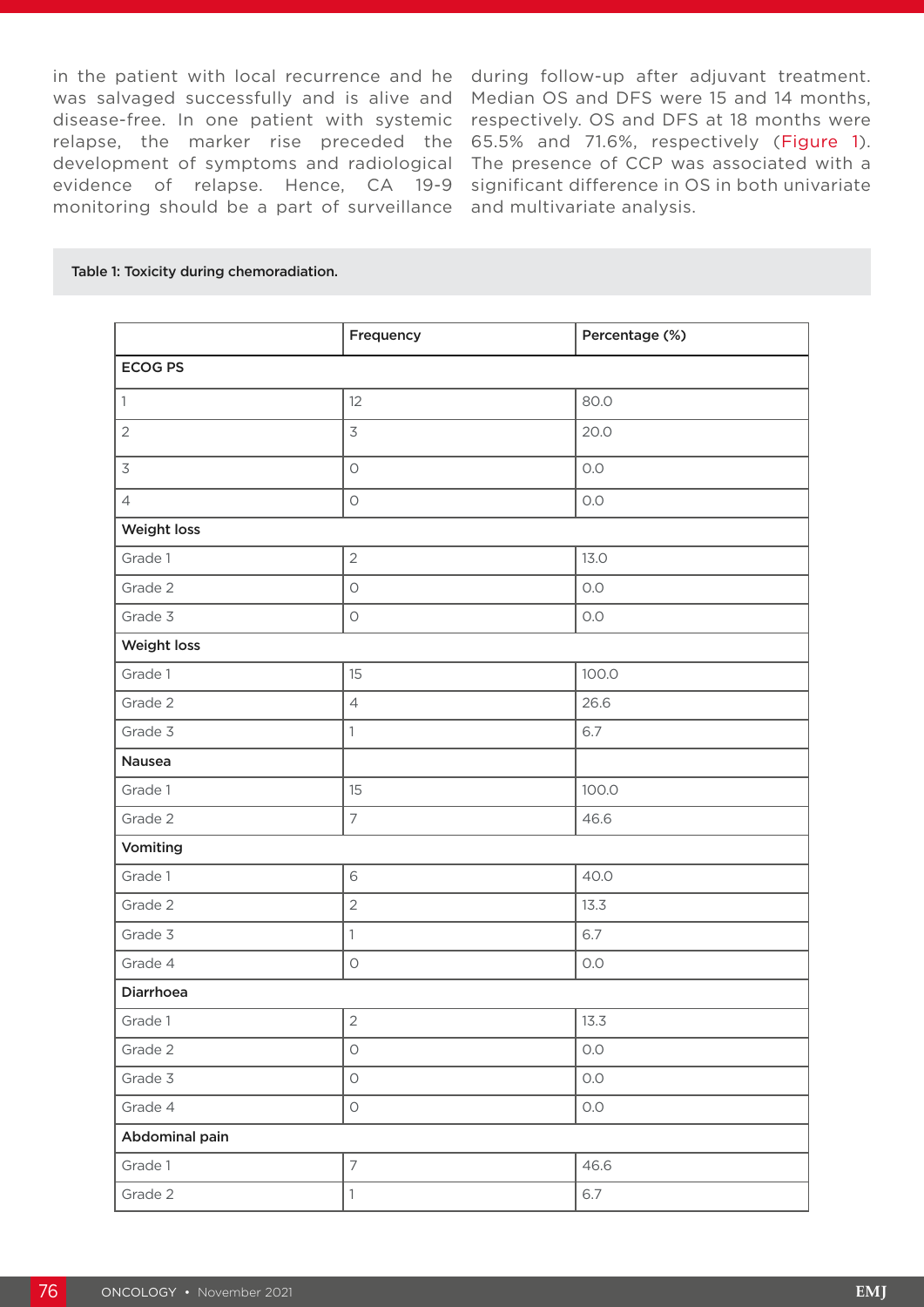|                  | Frequency           | Percentage (%) |  |
|------------------|---------------------|----------------|--|
| Grade 3          | $\bigcirc$          | O.O            |  |
| Anaemia          |                     |                |  |
| Grade 1          | $\mathbb{1}$        | 13.3           |  |
| Grade 2          | $\bigcirc$          | O.O            |  |
| Grade 3          | $\circ$             | O.O            |  |
| Grade 4          | $\bigcirc$          | O.O            |  |
| Neutropenia      |                     |                |  |
| Grade 1          | $\overline{2}$      | 13.3           |  |
| Grade 2          | $\bigcirc$          | O.O            |  |
| Grade 3          | $\bigcirc$          | O.O            |  |
| Grade 4          | $\bigcirc$          | O.O            |  |
| Thrombocytopenia |                     |                |  |
| Grade 1          | $\mathbb{1}$        | 6.7            |  |
| Grade 2          | $\mathbf{1}$        | 6.7            |  |
| Grade 3          | $\circ$             | O.O            |  |
| Grade 4          | $\circlearrowright$ | O.O            |  |
| Hypoalbuminaemia |                     |                |  |
| Grade 1          | $\overline{2}$      | 13.3           |  |
| Grade 2          | $\mathbf{1}$        | 6.7            |  |
| Grade 3          | $\bigcirc$          | $O.O$          |  |
| Grade 4          | $\bigcirc$          | O.O            |  |

ECOG PS: Eastern Cooperative Oncology Group performance status.

#### Table 2: Toxicity during adjuvant chemotherapy.

|                | Frequency      | Percentage (%) |  |
|----------------|----------------|----------------|--|
| <b>ECOG PS</b> |                |                |  |
|                | 8              | 75             |  |
| $\overline{2}$ | 5              | 38             |  |
| 3              | $\overline{2}$ | 13.3           |  |
| $\overline{4}$ | $\circ$        | O.O            |  |
| Weight loss    |                |                |  |
| Grade 1        | 13             | 100            |  |
| Grade 2        |                | 53.8           |  |
| Grade 3        | $\overline{2}$ | 15.3           |  |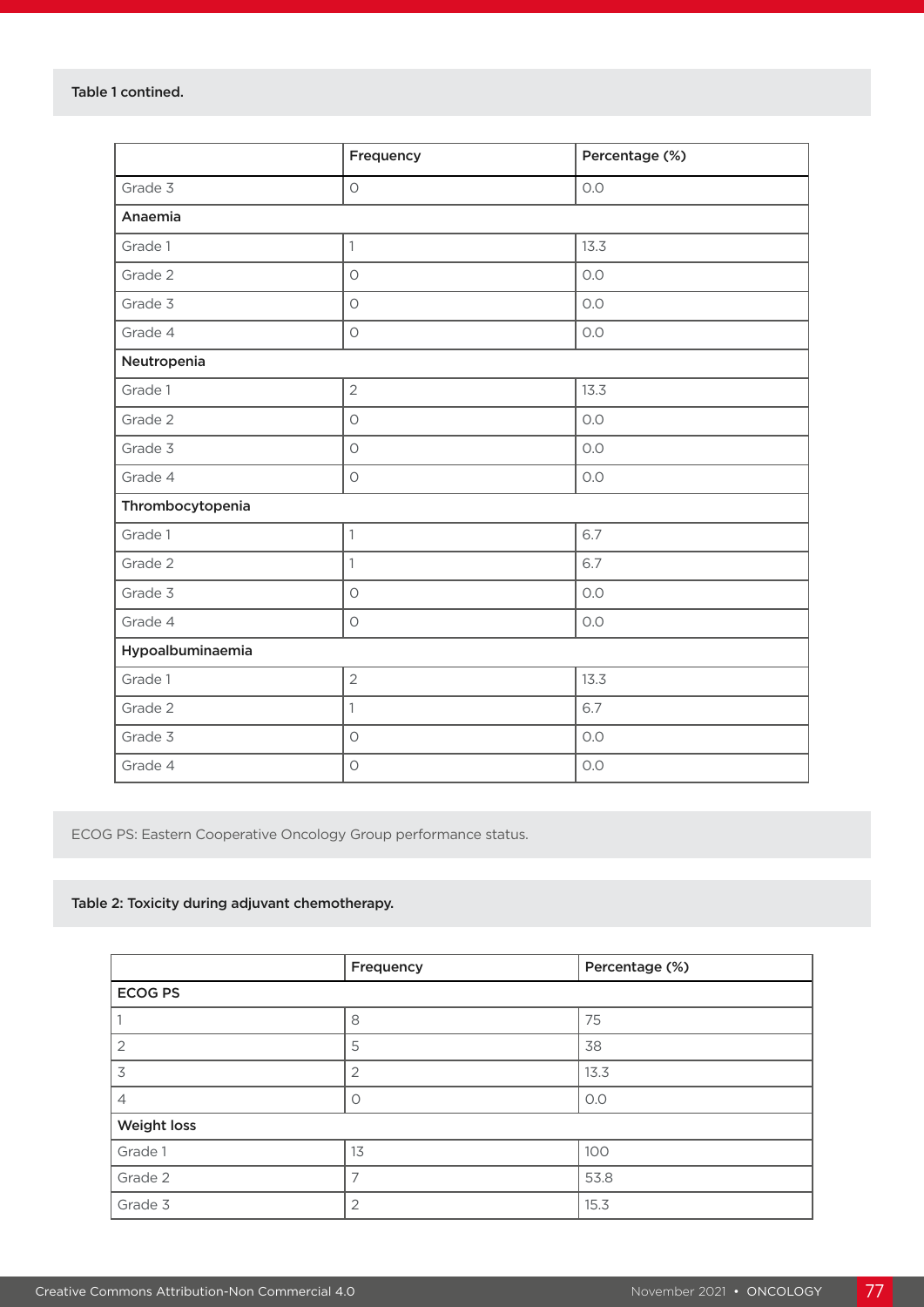|                    | Frequency                | Percentage (%) |
|--------------------|--------------------------|----------------|
| Nausea             |                          |                |
| Grade 1            | 13                       | 100.0          |
| Grade 2            | 6                        | 46.2           |
| Grade 3            | $\mathbf{1}$             | 7.7            |
| Vomiting           |                          |                |
| Grade 1            | $\overline{4}$           | 30.1           |
| Grade 2            | $\overline{2}$           | 15.3           |
| Grade 3            | $\mathbf{1}$             | 7.7            |
| Grade 4            | $\bigcirc$               | O.O            |
| Abdominal pain     |                          |                |
| Grade 1            | $\overline{2}$           | 15.3           |
| Grade 2            | $\mathbf{1}$             | 7.7            |
| Grade 3            | $\mathbf{1}$             | 7.7            |
| Anaemia            |                          |                |
| Grade 1            | $\overline{4}$           | 30.1           |
| Grade 2            | $\overline{3}$           | 23.1           |
| Grade 3            | $\overline{\mathcal{S}}$ | 23.1           |
| Grade 4            | $\bigcirc$               | O.O            |
| Neutropenia        |                          |                |
| Grade 1            | $\mathfrak{Z}$           | 23.1           |
| Grade 2            | $\overline{2}$           | 15.3           |
| Grade 3            | 6                        | 46.2           |
| Grade 4            | $\overline{2}$           | 15.3           |
| Thrombocytopenia   |                          |                |
| Grade 1            | 6                        | 46.2           |
| Grade 2            | $\mathbf{1}$             | 7.7            |
| Grade 3            | $\bigcirc$               | O.O            |
| Grade 4            | $\mathbf{1}$             | 7.7            |
| Worsened bilirubin |                          |                |
| Grade 1            | $\mathbf{1}$             | 7.7            |
| Grade 2            | $\mathbf{1}$             | 7.7            |
| Grade 3            | $\bigcirc$               | 0.0            |
| Grade 4            | $\bigcirc$               | O.O            |
| Worsened SGOT/SGPT |                          |                |
| Grade 1            | $\overline{2}$           | 15.3           |
| Grade 2            | $\overline{2}$           | 15.3           |

ECOG PS: Eastern Cooperative Oncology Group performance status; SGOT: serum glutamic-oxaloacetic transaminase; SGPT: serum glutamic-pyruvic transaminase.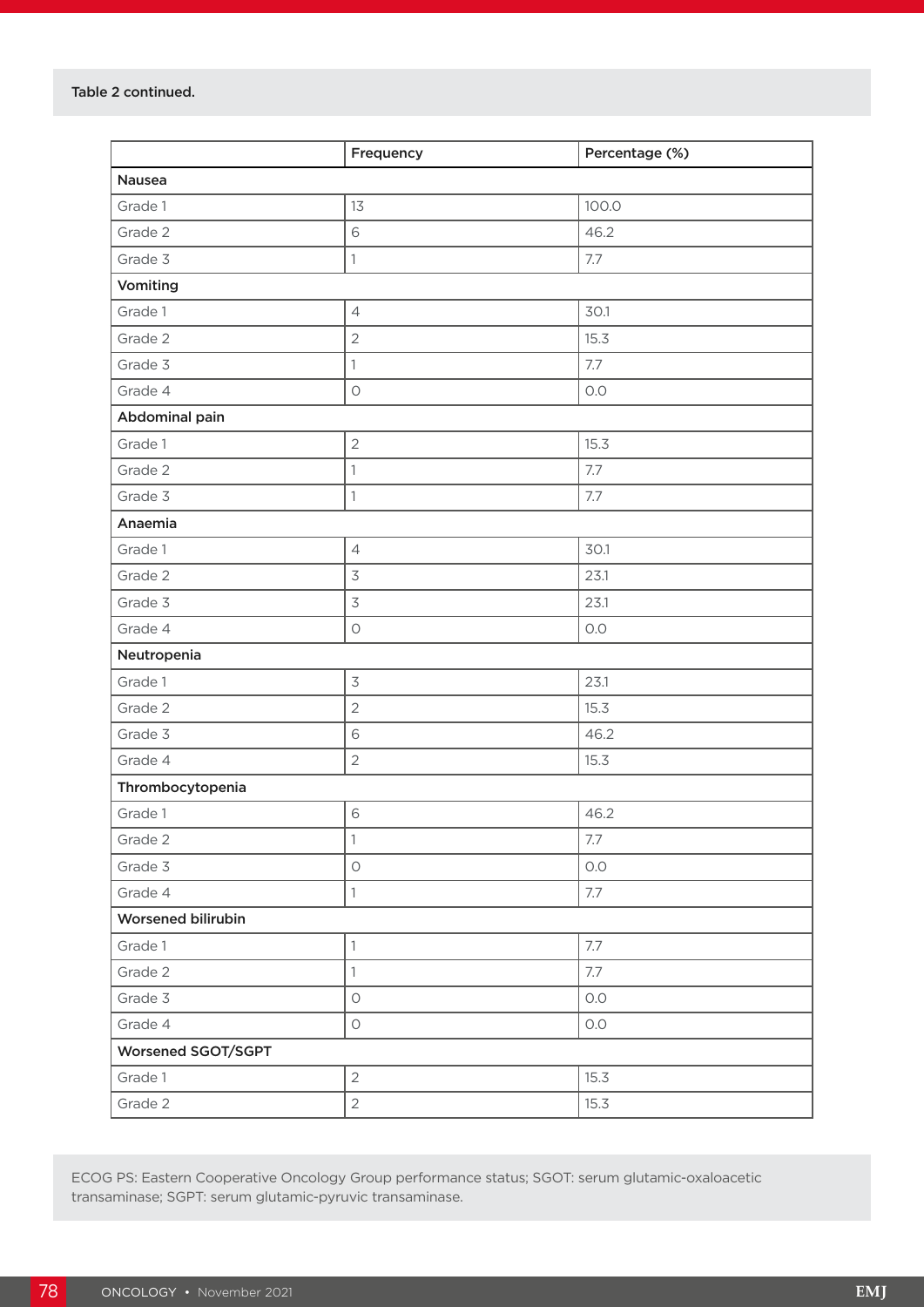#### Table 2 continued.

|                  | Frequency | Percentage (%)   |  |
|------------------|-----------|------------------|--|
| Grade 3          |           | 15.3             |  |
| Grade 4          |           | $\left( \right)$ |  |
| Hypoalbuminaemia |           |                  |  |
| Grade 1          | 5         | 38.5             |  |
| Grade 2          | 4         | 30.1             |  |
| Grade 3          |           | 7.7              |  |
| Grade 4          |           | 7.7              |  |



Figure 1: Kaplan–Meier curve showing the overall survival for the study population.

#### **DISCUSSION**

The data demonstrates that locally advanced pancreatic adenocarcinoma treated with adjuvant chemoradiation was well tolerated by most patients (with only one reported Grade 3 toxicity, being nausea, vomiting, fatigue, and no haematological toxicity more than Grade 2). All patients completed

chemoradiation (with interruption in only 13.3). OS at 12 months was 80% and at 18 months was 65.5%. The median OS was 15 months. In the RTOG 9704 trial, the OS at 12 months and 18 months were 70% and 55%, respectively. The relatively high OS in this study compared to the RTOG trial might be due to the smaller sample size of the study.